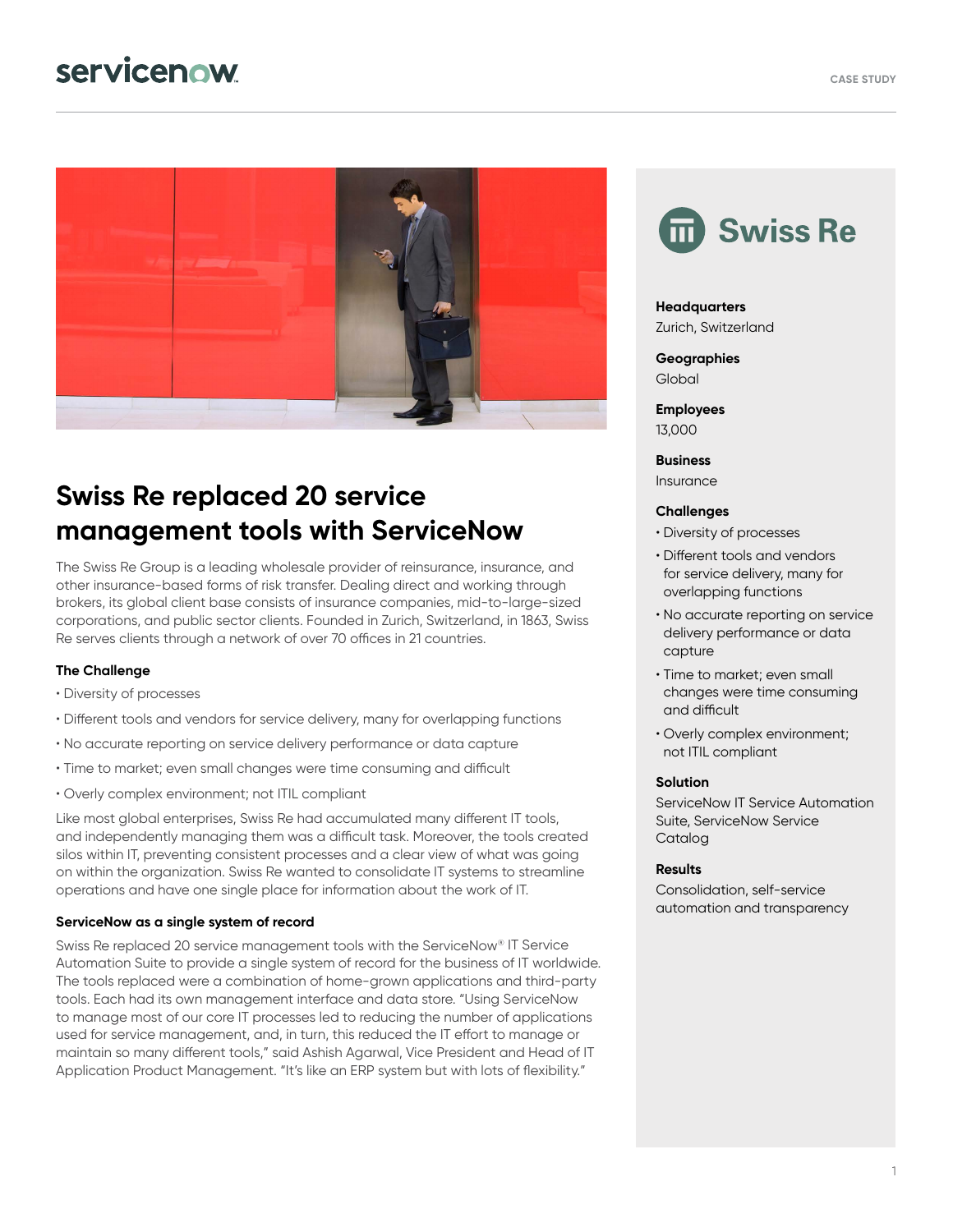#### **Providing consumerized self-service**

With over 30,000 items in a centralized portal built around ServiceNow® Service Catalog, 13,000 Swiss Re employees have a simple, consumerized way of making requests or getting help, information, or changes conducted. The portal manages more than 1,300 service requests per day.

Using ServiceNow, IT can offer self-service, password reset, loaner computers and many other services that can be initiated by users and fulfilled through automated processes.

Another important aspect to the self-service portal is the sharing of knowledge across the employee base. How-to details and problem-solving insights make it easy for individuals to solve their own needs and problems without any involvement or support from the IT team. The ServiceNow platform captures knowledge "articles" from support staff and users and then makes them available to others.

Currently, Swiss Re has well over 4,000 knowledge articles. Each article is linked to individual hardware or software configuration items (CIs). The linkages are created in the Incident Management, Problem Management or Change Management modules. The knowledge base articles would then be available to IT staff when querying about a particular hardware or software item—a printer, for instance.

#### **Transparency and actionable insight**

"After the initial implementation, we realized some expected benefits, but also some unexpected ones. Using ServiceNow massively increased the transparency and helped us to understand what our support organization is delivering to our customers," said Agarwal.

Transparency stems directly from the fact that, as a single system of record, ServiceNow is one comprehensive database. All data can be captured and related to any other data. Since individual IT tools are replaced with a single system, everything is in one place and can work together. Dashboards and reports can provide previously unobtainable intelligence. Status can be presented real time in the service portal so that requestors know the exact standing of each request.

Now the Swiss Re team can:

- Evaluate overall workload for better planning and resourcing
- Appraise workload related to day, time, or particular events
- Use requests trending to predict workload
- Gain insight into new or developing issues and problems
- Assess team and individual productivity
- Share knowledge across the organization to more quickly resolve issues and capture know-how
- Drive consistency with standardized services and common processes
- Establish and measure service level agreements (SLAs)

"We understand across IT what our support organization is delivering to the customer," eflects Agarwal.

## 66

Using ServiceNow to manage most of our core IT processes led to reducing the number of applications used for service management, and, in turn, this reduced the IT effort to manage or maintain so many different tools.

– Ashish Agarwal, Vice President and Head of IT Application Product Management